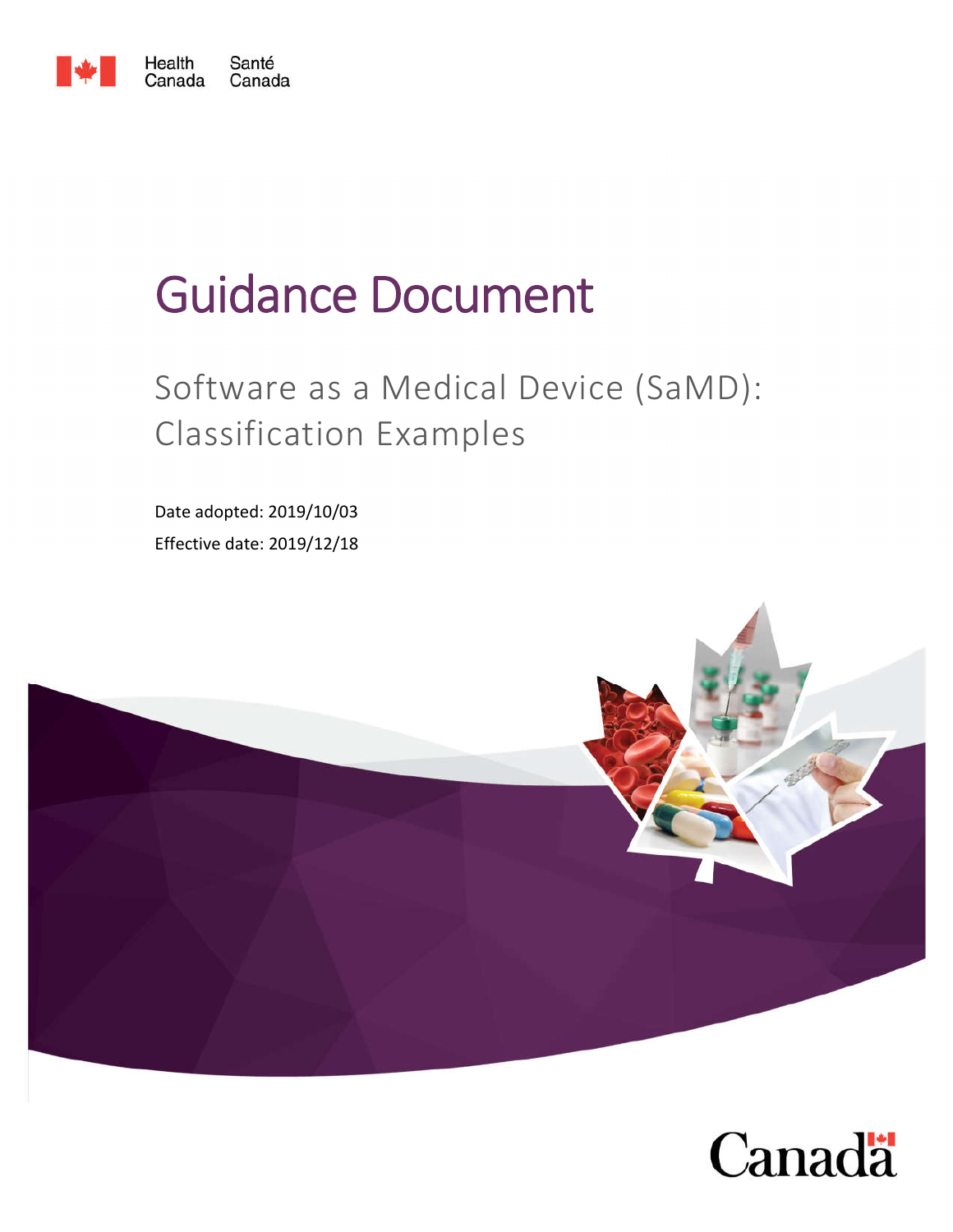Health Canada is responsible for helping Canadians maintain and improve their health. It ensures that high-quality health services are accessible, and works to reduce health risks.

Également disponible en français sous le titre : Lignes directrices : Logiciels à titre d'instruments médicaux (LIM): Exemples de classification

To obtain additional information, please contact:

Health Canada Address Locator 0900C2 Ottawa, ON K1A 0K9

Tel.: 613-957-2991 Toll free: 1-866-225-0709 Fax: 613-941-5366 TTY: 1-800-465-7735 E-mail: hc.publications-publications.sc@canada.ca

© Her Majesty the Queen in Right of Canada, as represented by the Minister of Health, 2019 Publication date: December 18, 2019

This publication may be reproduced for personal or internal use only without permission provided the source is fully acknowledged.

Cat.: H164-291/1-2019E-PDF ISBN: 978-0-660-33305-2 Pub.: 190470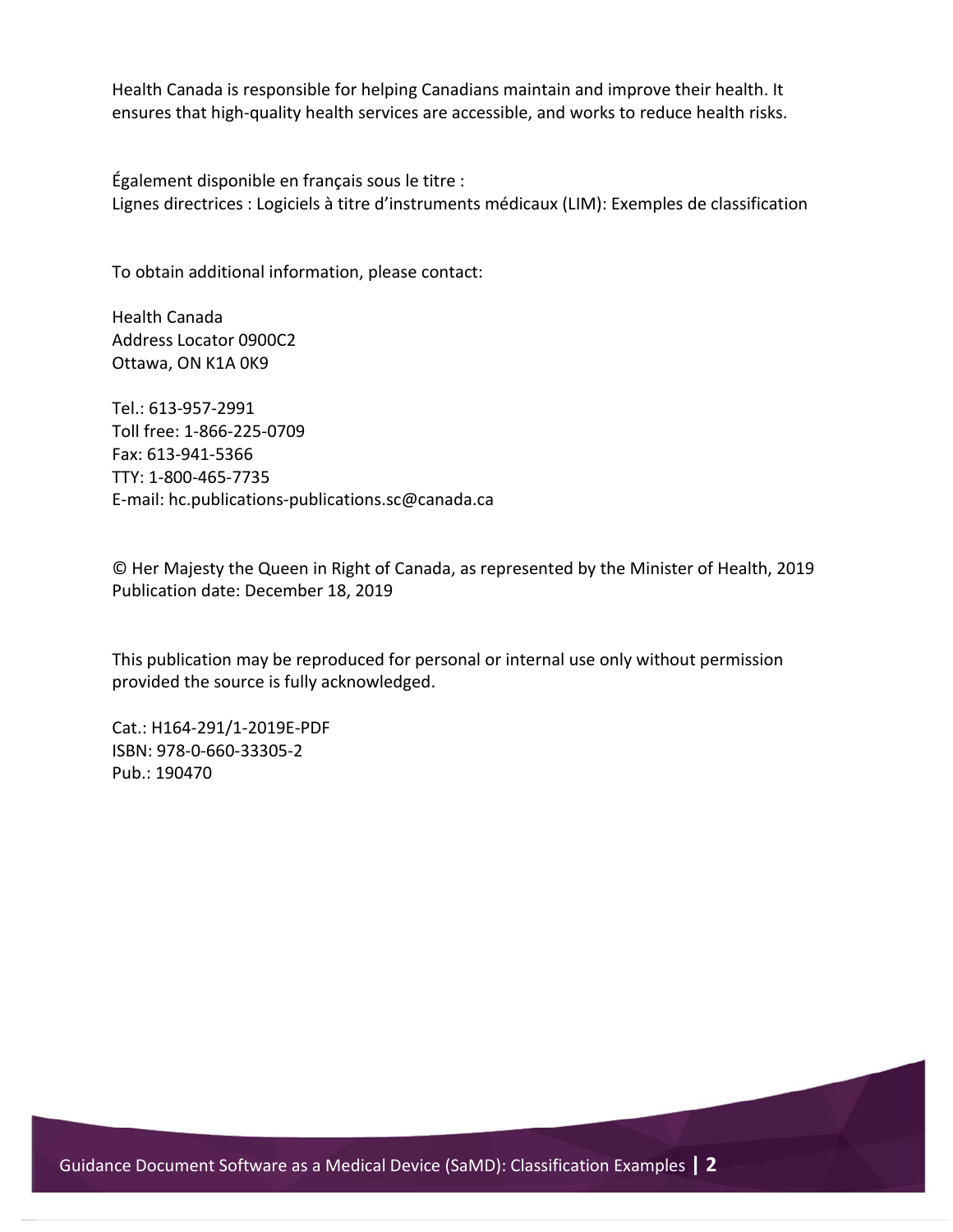#### **Foreword**

Guidance documents are meant to provide assistance to industry and health care professionals on how to comply with governing statutes and regulations. Guidance documents also provide assistance to staff on how Health Canada mandates and objectives should be implemented in a manner that is fair, consistent and effective.

Guidance documents are administrative instruments not having force of law and, as such, allow for flexibility in approach. Alternate approaches to the principles and practices described in this document may be acceptable provided they are supported by adequate justification. Alternate approaches should be discussed in advance with the relevant program area to avoid the possible finding that applicable statutory or regulatory requirements have not been met.

As a corollary to the above, it is equally important to note that Health Canada reserves the right to request information or material, or define conditions not specifically described in this document, in order to allow the Department to adequately assess the safety, efficacy or quality of a therapeutic product. Health Canada is committed to ensuring that such requests are justifiable and that decisions are clearly documented.

This document should be read in conjunction with the accompanying notice and the relevant sections of other applicable Guidance documents.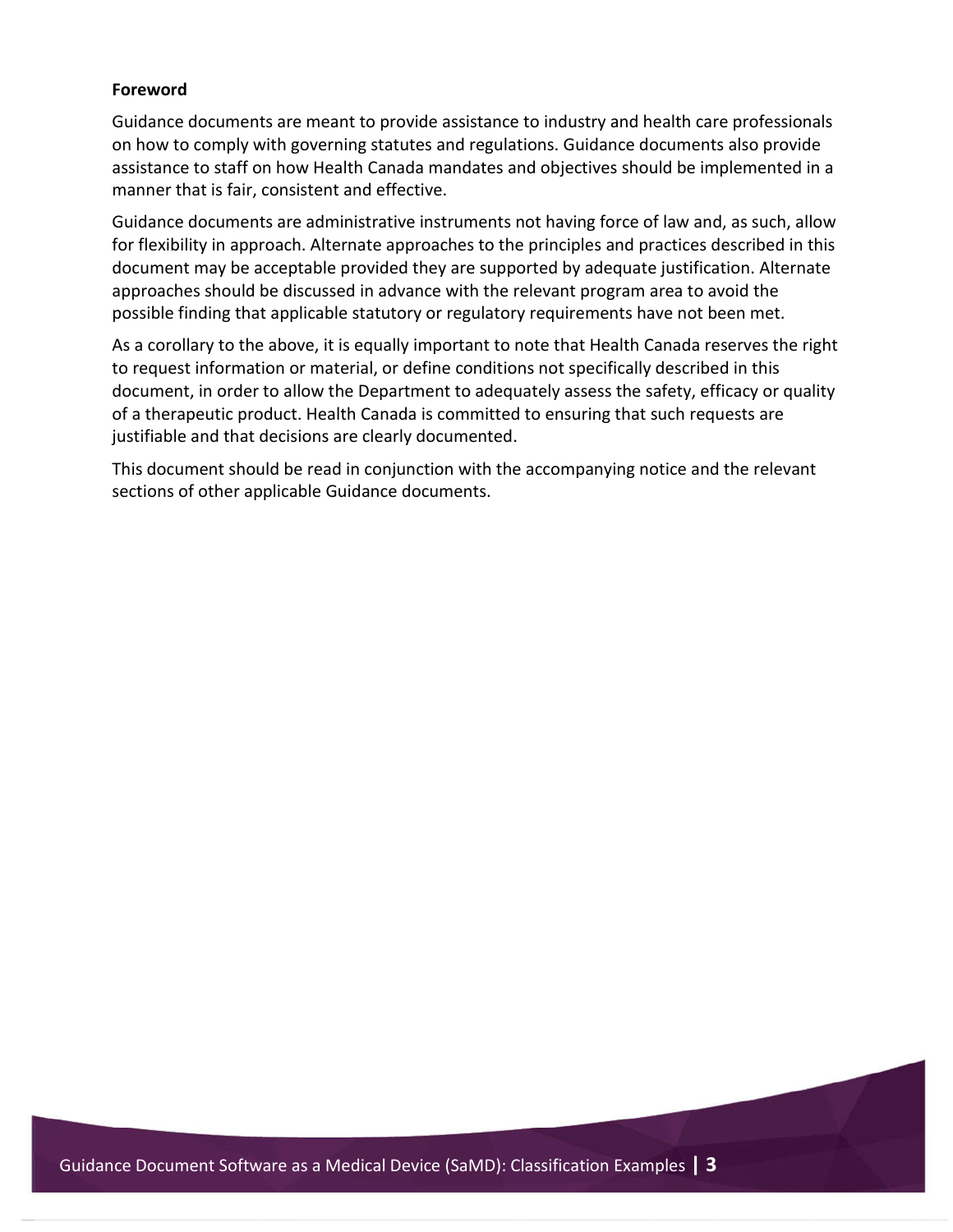#### **Table of Contents**

| 4.2.1 |  |
|-------|--|
|       |  |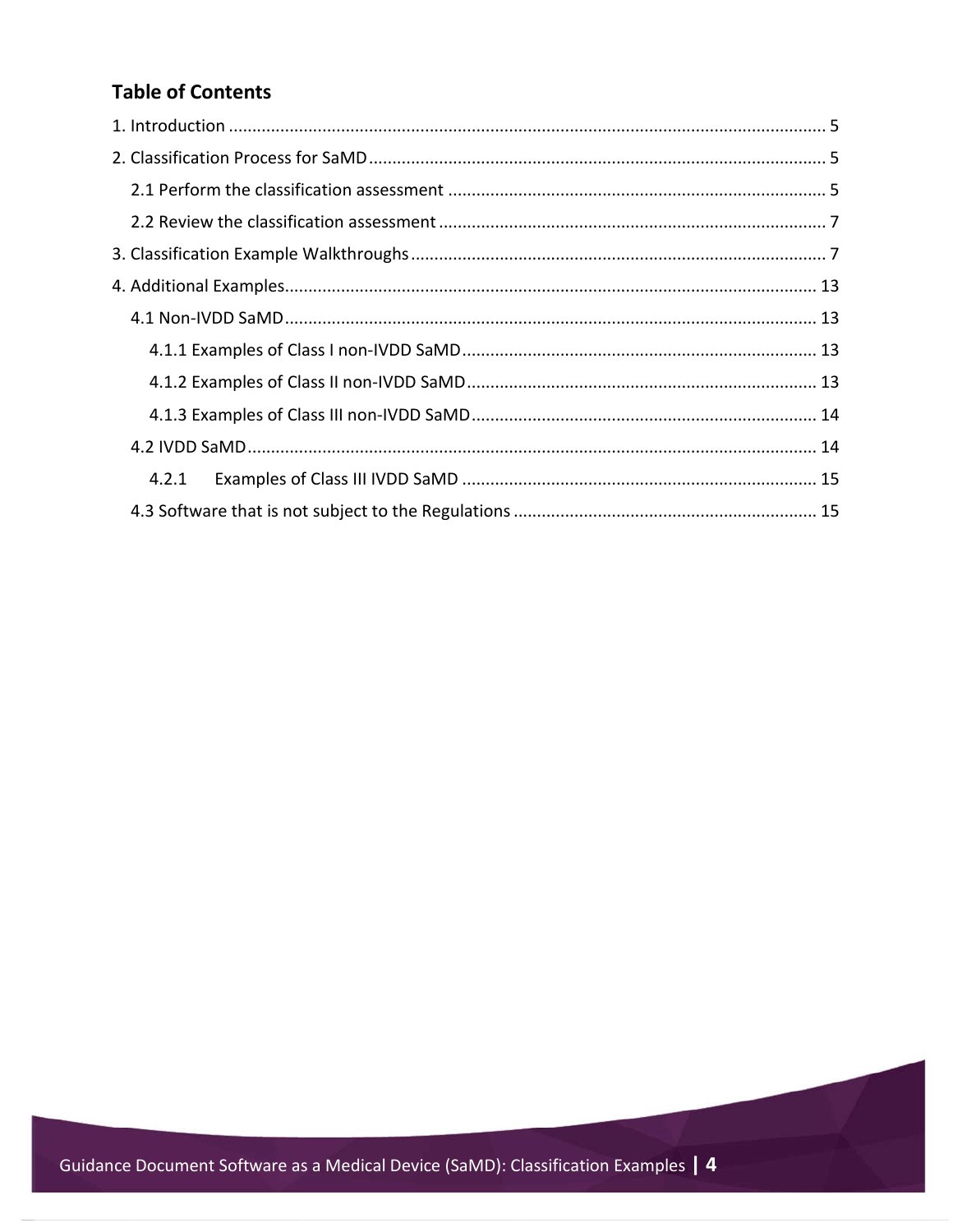## 1. Introduction

This document is intended to be read in conjunction with the Guidance Document - Software as a Medical Device (SaMD): Definition and Classification (https://www.canada.ca/en/healthcanada/services/drugs-health-products/medical-devices/application-information/guidancedocuments/software-medical-device-guidance/document.html).

Due to the fast-changing technological environment, Health Canada will continue to adapt its policy approach to SaMD as the field evolves. This guidance document will be updated periodically to reflect the current SaMD landscape.

## 2. Classification Process for SaMD

Health Canada recognizes that classification can be challenging. When classifying your device, consider the following steps.

#### 2.1 Perform the classification assessment

- 1. Verify that the software meets the definition of "device" per section 2 of the *Food and Drugs Act* (https://laws-lois.justice.gc.ca/eng/acts/f-27/FullText.html) and "medical device" per section 1 of the *Medical Devices Regulations* (https://lawslois.justice.gc.ca/eng/regulations/sor-98-282/FullText.html)
- 2. Ensure your intended use statement reflects the principles outlined in section 2.3.1 of the Guidance Document - Software as a Medical Device (SaMD): Definition and Classification (https://www.canada.ca/en/health-canada/services/drugs-health-products/medicaldevices/application-information/guidance-documents/software-medical-deviceguidance/document.html) as well as section 2.2, item 7 of the Guidance Document - How to Complete the Application for a New Medical Device Licence (https://www.canada.ca/en/health-canada/services/drugs-health-products/medicaldevices/application-information/guidance-documents/guidance-document-completeapplication-new-medical-device-licence.html)
- 3. Use the intended use statement and product labelling (e.g. instructions for use/user manual, marketing materials, website) to verify that the software **meets** the SaMD inclusion criteria found in section 2.1 of the Guidance Document - Software as a Medical Device (SaMD): Definition and Classification (https://www.canada.ca/en/healthcanada/services/drugs-health-products/medical-devices/applicationinformation/guidance-documents/software-medical-device-guidance/document.html). Then, determine if the software fulfills **all four** SaMD exclusion criteria listed in section 2.2 of the aforementioned document. If the software meets all four exclusion criteria, the software is not subject to the *Medical Devices Regulations*.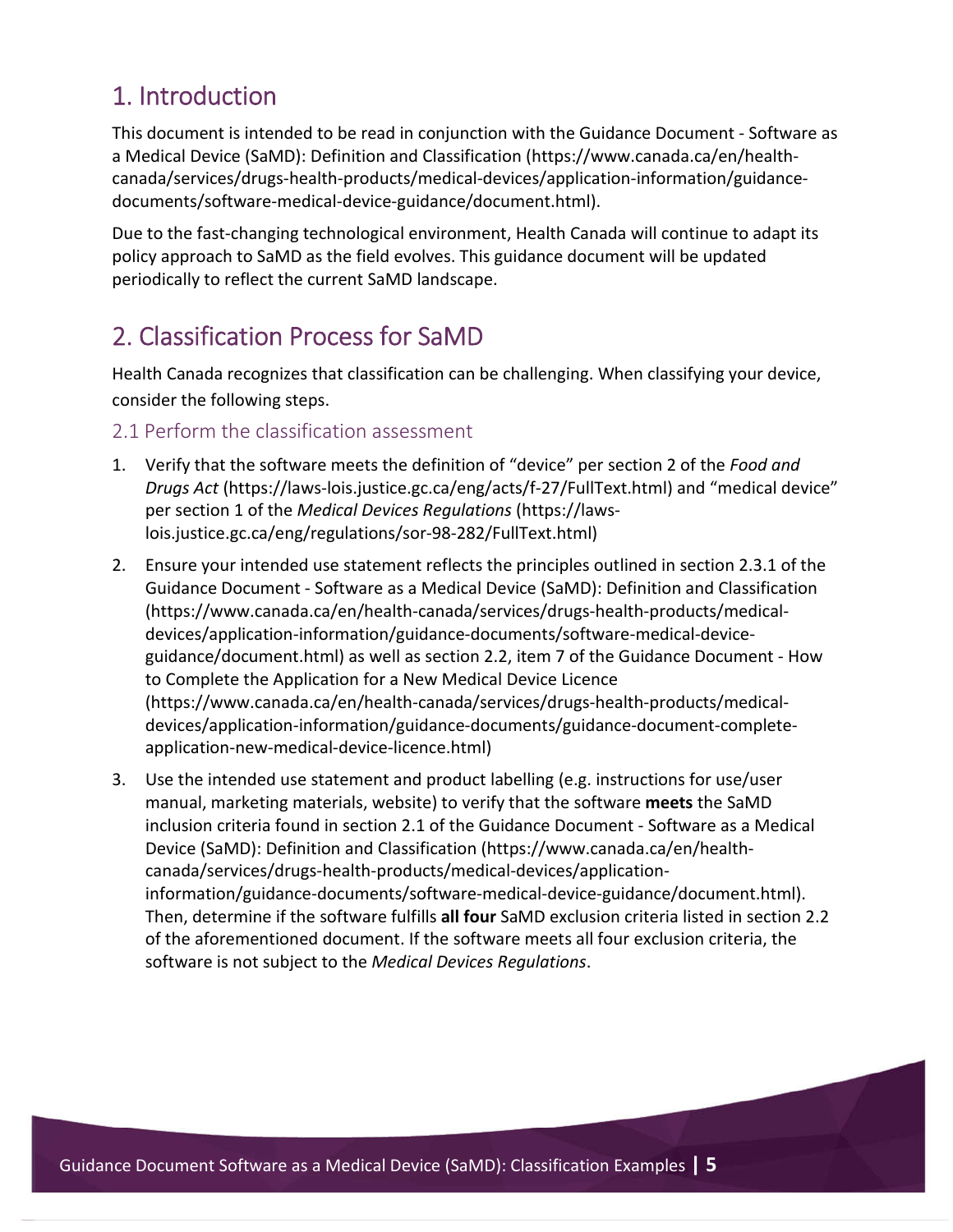- 4. Classify the software
	- o Non-*in vitro* diagnostic device (non-IVDD):
		- Use Table 2 of the Guidance Document Software as a Medical Device (SaMD): Definition and Classification (https://www.canada.ca/en/healthcanada/services/drugs-health-products/medical-devices/applicationinformation/guidance-documents/software-medical-deviceguidance/document.html)
		- **Determine the significance of the information provided by the SaMD to** the healthcare decision
		- Determine the state of the healthcare situation or condition that the SaMD is intended for
	- o *In vitro* diagnostic device (IVDD):
		- Use section 2.3.3 of the Guidance Document Software as a Medical Device (SaMD): Definition and Classification (https://www.canada.ca/en/health-canada/services/drugs-healthproducts/medical-devices/application-information/guidancedocuments/software-medical-device-guidance/document.html) and the Guidance Document - Guidance for the Risk-based Classification System for In Vitro Diagnostic Devices (IVDDs) (https://www.canada.ca/en/health-canada/services/drugs-healthproducts/medical-devices/application-information/guidancedocuments/guidance-document-guidance-risk-based-classificationsystem-vitro.html)
- 5. Compare your classification to:
	- o Classification examples listed in section 4 (https://www.canada.ca/en/healthcanada/services/drugs-health-products/medical-devices/applicationinformation/guidance-documents/software-medical-deviceguidance/examples.html#s4) of this document;
	- o Classification of similar products (the Medical Devices Active Licence Listing [MDALL] [https://health-products.canada.ca/mdall-limh/index-eng.jsp] database is a comprehensive listing of all licensed Class II, III, and IV medical devices); and
	- o Any prior Canadian classifications for the product, including any relevant previous correspondence with Health Canada.
- 6. Save your classification assessment and rationale in your company records. To help facilitate the licensing process, your own classification assessment should also be included in the cover letter of your licence application.

Guidance Document Software as a Medical Device (SaMD): Classification Examples **| 6**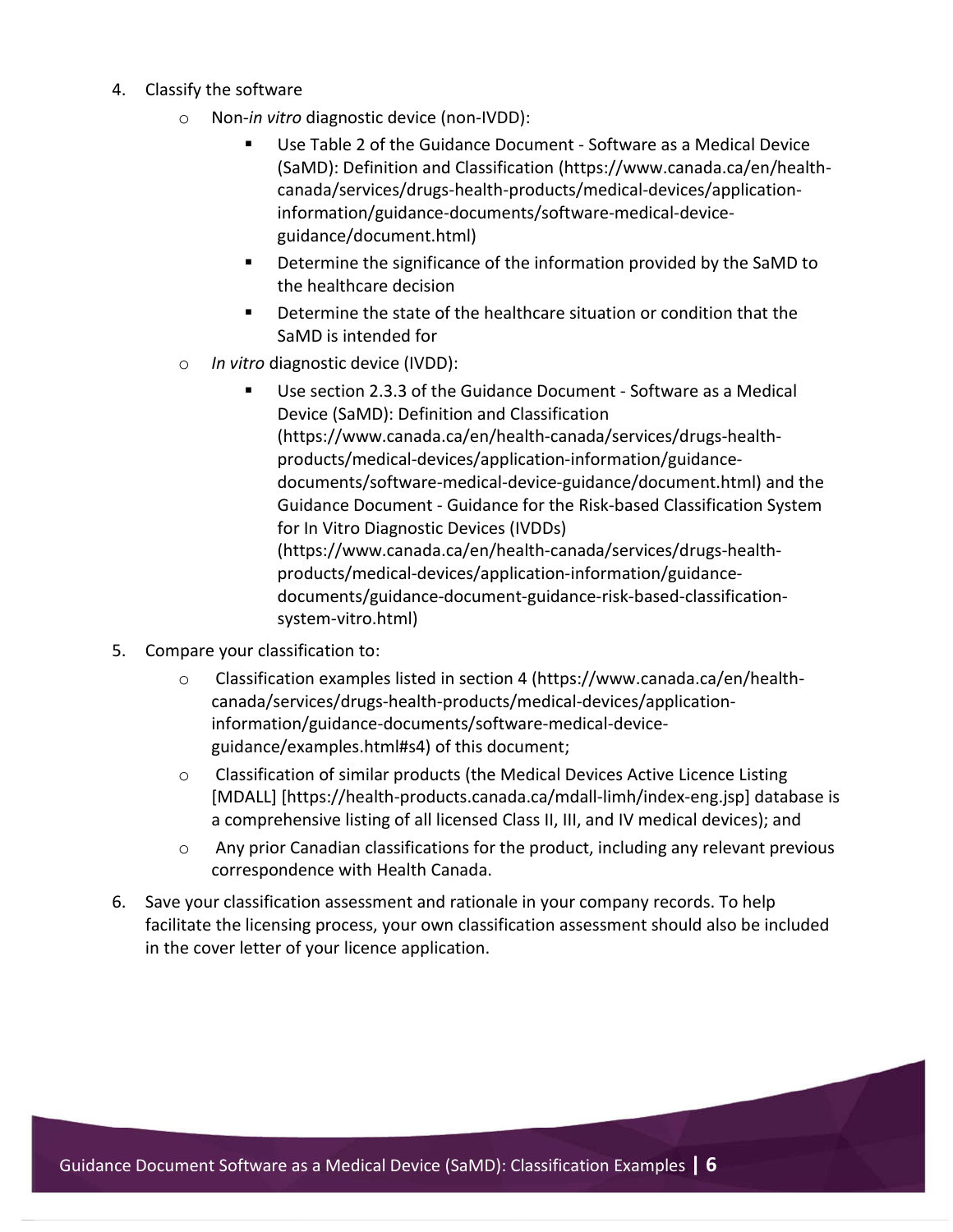#### 2.2 Review the classification assessment

- It is the role and onus of the manufacturer to determine the appropriate classification for their device.
- When a classification is unique and complex, Health Canada can assess the manufacturer's classification to verify its accuracy. In the event of a discrepancy between the manufacturer and Health Canada regarding the product or risk classification of a medical device, Health Canada reserves the right for the final decision. The manufacturer, however, may request a reconsideration of this classification.
- Classification verification requests must contain all of the elements listed above. Requests can be sent to hc.mdb.enquiries-enquetes.bmm.sc@canada.ca
- To facilitate the licensing process, copies of communications with Health Canada regarding relevant classification advice and decisions should be included in the previous correspondence folder of your licence application.

## 3. Classification Example Walkthroughs

The following examples illustrate how the classification process described in section 2 applies to SaMD.

**Example 1:** Software that provides patients with simple tools to organize and track their health information. The information is intended to be shared with a healthcare provider as part of a pre-diabetes management plan.

- Does the software meet the SaMD inclusion criteria?
	- No; the software is not intended for a medical purpose as outlined in the definition of device in the *Food and Drugs Act* (https://lawslois.justice.gc.ca/eng/acts/f-27/FullText.html):
		- **The software is not intended for diagnosing, treating, mitigating or** preventing a disease.
		- **The software does not restore, modify, or correct body structure or** functioning.
		- **The software does not diagnose pregnancy, is not intended for use during** pregnancy or after birth, and the software does not prevent conception.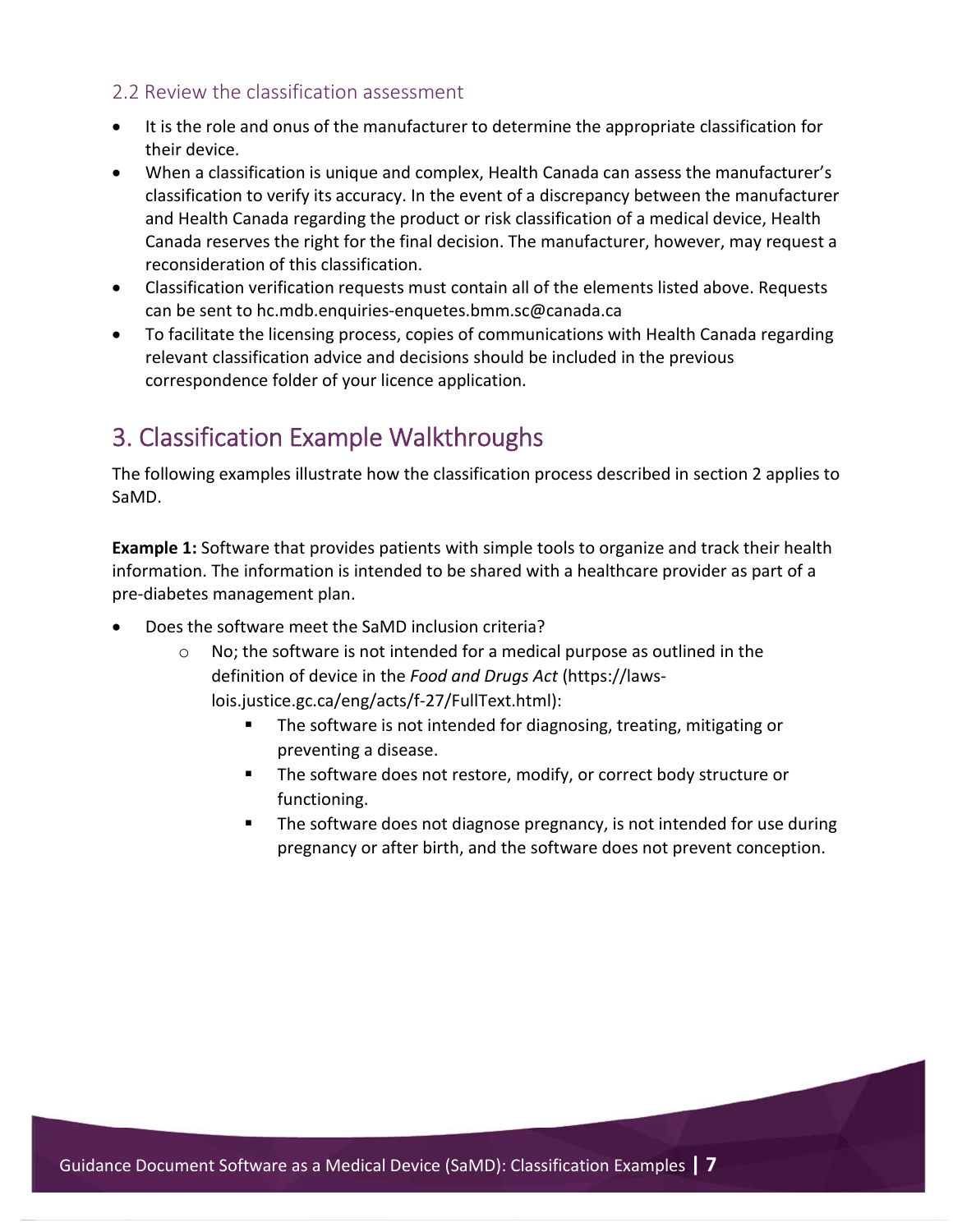| <b>Exclusion criteria</b>                                                                                                                                                                                                                             | Is the exclusion<br>criteria met? | Rationale                                                                                                                                                               |
|-------------------------------------------------------------------------------------------------------------------------------------------------------------------------------------------------------------------------------------------------------|-----------------------------------|-------------------------------------------------------------------------------------------------------------------------------------------------------------------------|
| Software that is not intended<br>to acquire, process, or<br>analyze a medical image or a<br>signal from an IVDD or a<br>pattern/signal from a signal<br>acquisition system.                                                                           | Yes                               | The software does not<br>acquire nor process a<br>signal from an IVDD or a<br>monitoring device. The<br>user manually inputs<br>their health data into the<br>software. |
| Software that is intended to<br>display, analyze, or print<br>medical information about a<br>patient or other medical<br>information (such as<br>demographic information,<br>drug labelling, clinical<br>guidelines, studies, or<br>recommendations). | Yes                               | The software displays<br>the patient's<br>information.                                                                                                                  |
| Software that is only<br>intended to support a health<br>care professional, patient or<br>non healthcare professional<br>caregiver in making decisions<br>about prevention, diagnosis,<br>or treatment of a disease or<br>condition.                  | Yes                               | The software does not<br>provide any information<br>regarding the<br>prevention, diagnosis, or<br>treatment of a disease or<br>condition.                               |
| Software that is not intended<br>to replace the clinical<br>judgement of a health care<br>professional to make a<br>clinical diagnosis or<br>treatment decision regarding<br>an individual patient.                                                   | Yes                               | The software does not<br>provide any information<br>regarding the<br>prevention, diagnosis, or<br>treatment of a disease or<br>condition.                               |

Does the software meet the SaMD exclusion criteria?

**Conclusion:** Therefore, the software is **not a medical device**.

**Example 2:** Software that provides patients with simple tools to organize and track their health information. The health information is then analyzed by the software using a novel algorithm to predict risk of diabetes. The information is intended to be shared with a healthcare provider (HCP) to provide a diagnostic output the HCP would otherwise not have access to. The information is also intended to support development of a management plan.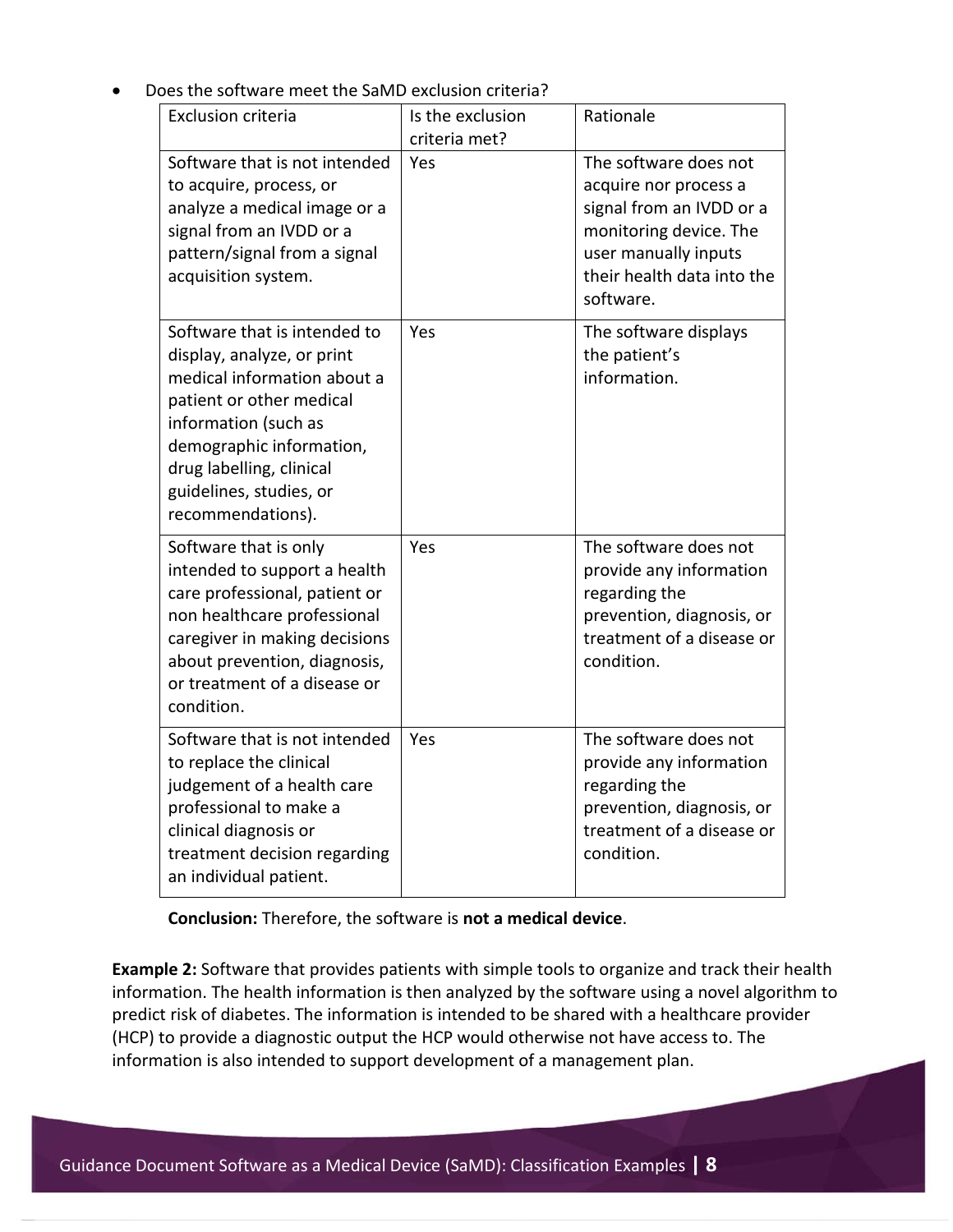- Does the software meet the SaMD inclusion criteria?
	- o Yes; the software is intended to support diagnosis of a disease.

#### Does the software meet the SaMD exclusion criteria?

| <b>Exclusion criteria</b>                                                                                                                                                                                                                             | Is the exclusion<br>criteria met? | Rationale                                                                                                                                                               |
|-------------------------------------------------------------------------------------------------------------------------------------------------------------------------------------------------------------------------------------------------------|-----------------------------------|-------------------------------------------------------------------------------------------------------------------------------------------------------------------------|
| Software that is not intended<br>to acquire, process, or analyze<br>a medical image or a signal<br>from an IVDD or a<br>pattern/signal from a signal<br>acquisition system.                                                                           | Yes                               | The software does not<br>acquire nor process a<br>signal from an IVDD or a<br>monitoring device. The<br>user manually inputs<br>their health data into the<br>software. |
| Software that is intended to<br>display, analyze, or print<br>medical information about a<br>patient or other medical<br>information (such as<br>demographic information,<br>drug labelling, clinical<br>guidelines, studies, or<br>recommendations). | Yes                               | The software displays<br>the patient's<br>information.                                                                                                                  |
| Software that is only intended<br>to support a health care<br>professional, patient or non<br>healthcare professional<br>caregiver in making decisions<br>about prevention, diagnosis,<br>or treatment of a disease or<br>condition.                  | <b>No</b>                         | The software provides a<br>diagnostic output that<br>the health care<br>professional would<br>otherwise not have<br>access to.                                          |
| Software that is not intended<br>to replace the clinical<br>judgement of a health care<br>professional to make a clinical<br>diagnosis or treatment<br>decision regarding an<br>individual patient.                                                   | Yes                               | The software only<br>predicts risk and does<br>not make a clinical<br>diagnosis or treatment<br>decision.                                                               |

Guidance Document Software as a Medical Device (SaMD): Classification Examples **| 9**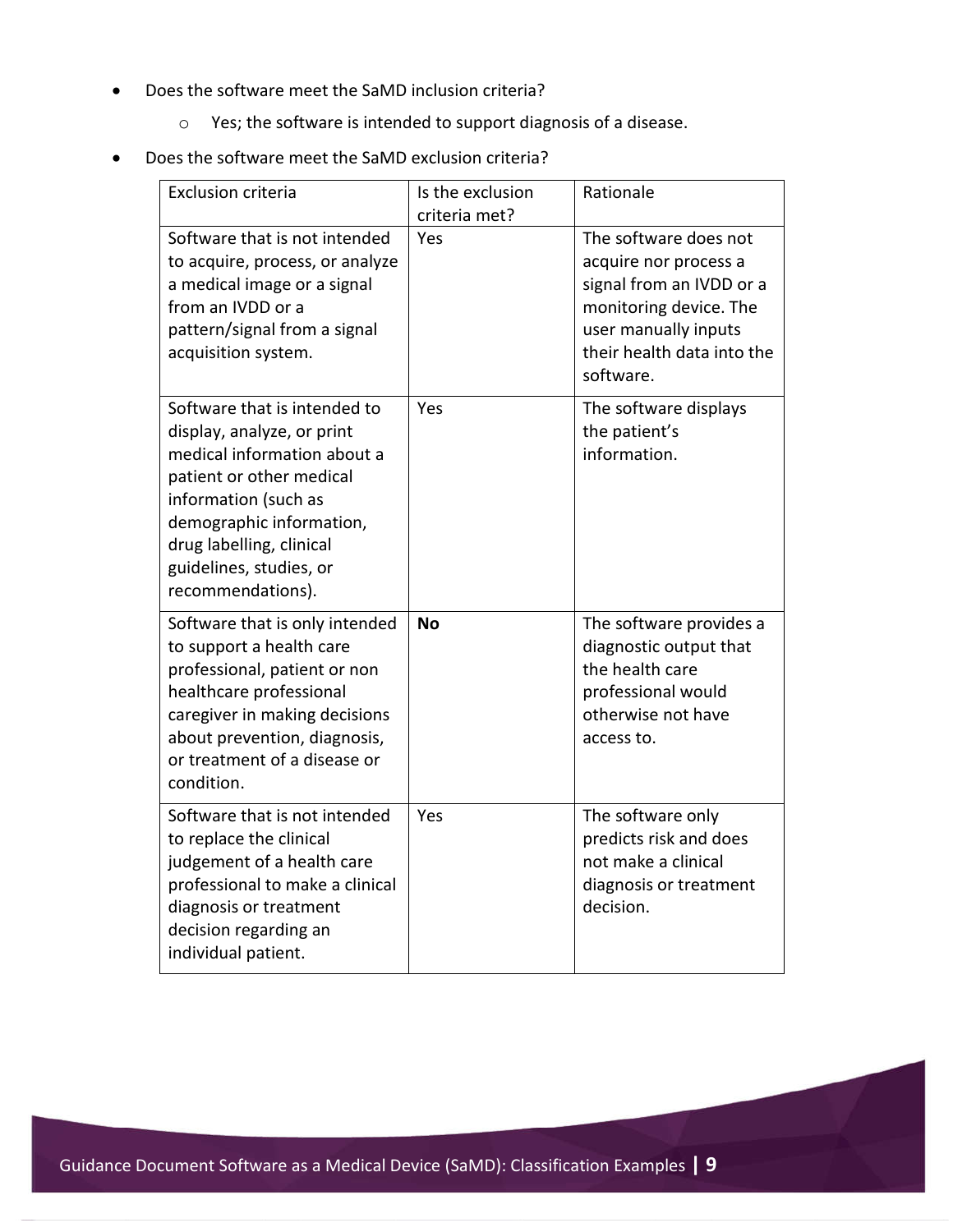- What is the significance of the information provided by the SaMD to the healthcare decision?
	- o The information provided by the SaMD will be used to aid in diagnosis since the SaMD provides a diagnostic output that the healthcare professional would not otherwise have access to. Therefore, the software is driving clinical/patient management.
- What is the state of the healthcare situation or condition that the SaMD is intended for?
	- o An accurate pre-diabetes diagnosis is of vital importance and a timely intervention is necessary to mitigate long-term irreversible consequences to an individual's health. Therefore, the software is intended for a serious condition.

| State of healthcare<br>situation or | Significance of information provided by SaMD to healthcare<br>decision |              |         |
|-------------------------------------|------------------------------------------------------------------------|--------------|---------|
| condition                           | Treat or diagnose                                                      | <b>Drive</b> | Inform  |
| Critical                            | Ш                                                                      | Ш            | I or II |
| <b>Serious</b>                      | $II$ or $III$                                                          | II or III    | I or II |
| Non-serious                         | or II                                                                  | I or II      | l or II |

What is the classification assessment per Table 2?

**Conclusion:** An erroneous result would not lead to immediate danger. **Therefore, Class II is appropriate.** Refer to section 2.3.2 of the Guidance Document - Software as a Medical Device (SaMD): Definition and Classification

(https://www.canada.ca/en/health-canada/services/drugs-health-products/medicaldevices/application-information/guidance-documents/software-medical-deviceguidance/document.html) for additional information regarding the interpretation of "immediate danger."

**Example 3:** Software that provides a diabetic patient with simple tools to organize and track their health information. The healthcare professional can input medical information for diabetes-related conditions such as kidney and eye function as well as drug dosage. The software also obtains data from a closed-loop blood glucose monitor. The software analyzes the information collected to provide early diagnosis of a diabetic emergency. When a patient experiences a diabetic emergency, the software will alert the healthcare professional and use the analyzed information to make treatment decisions based on the patient's unique health profile.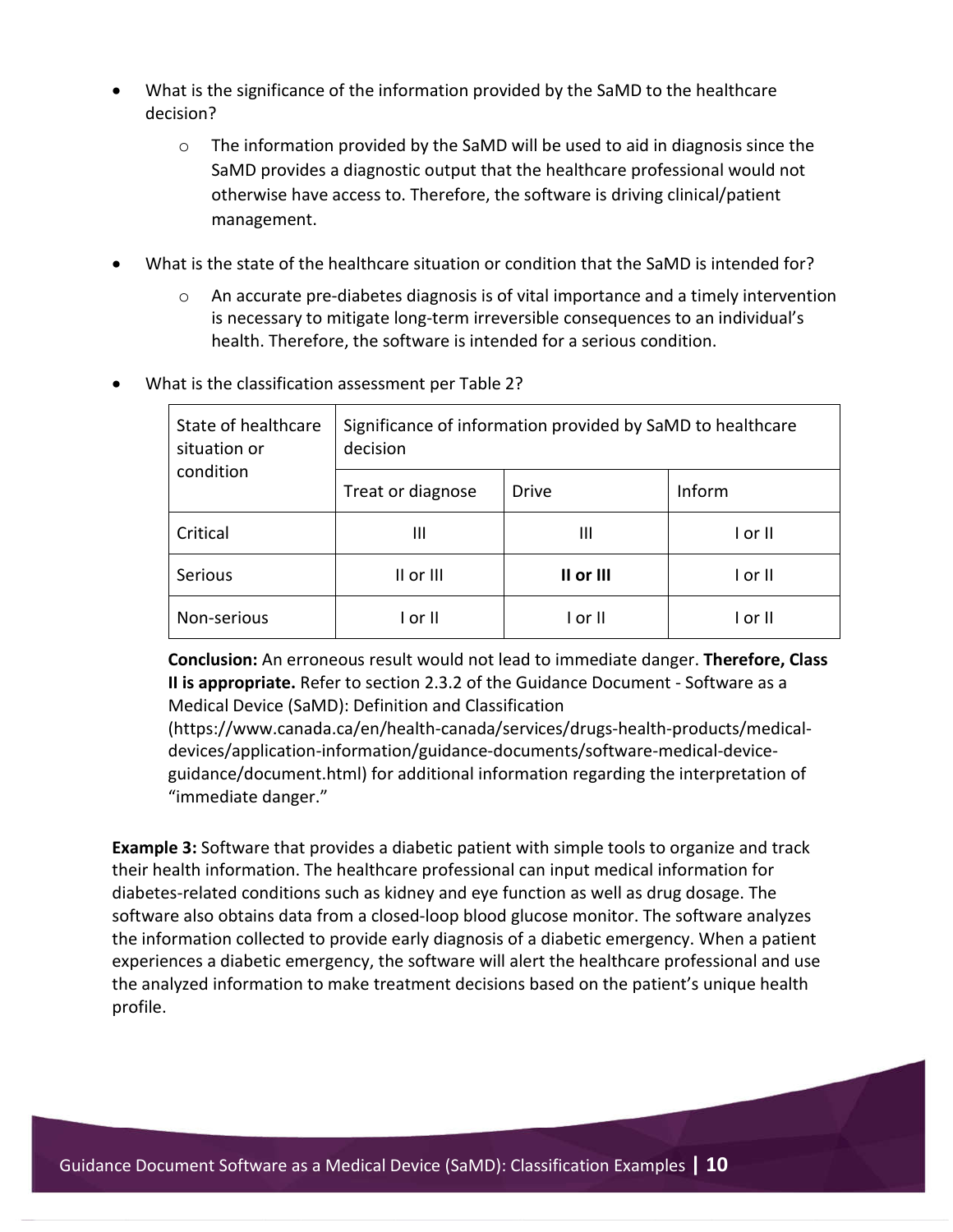- Does the software meet the SaMD inclusion criteria?
	- o Yes; the software is intended to analyze measurements from a monitoring device and is intended to provide recommendations to healthcare professionals about treatment or mitigation of diabetes.
	- Does the software meet the SaMD exclusion criteria?

| <b>Exclusion criteria</b>                                                                                                                                                                                                                             | Is the exclusion<br>criteria met? | Rationale                                                                            |
|-------------------------------------------------------------------------------------------------------------------------------------------------------------------------------------------------------------------------------------------------------|-----------------------------------|--------------------------------------------------------------------------------------|
| Software that is not intended<br>to acquire, process, or analyze<br>a medical image or a signal<br>from an IVDD or a<br>pattern/signal from a signal<br>acquisition system.                                                                           | <b>No</b>                         | The software receives<br>information from a<br>closed-loop blood<br>glucose monitor. |
| Software that is intended to<br>display, analyze, or print<br>medical information about a<br>patient or other medical<br>information (such as<br>demographic information,<br>drug labelling, clinical<br>guidelines, studies, or<br>recommendations). | Yes                               | The software displays<br>the patient's<br>information.                               |
| Software that is only intended<br>to support a health care<br>professional, patient or non<br>healthcare professional<br>caregiver in making decisions<br>about prevention, diagnosis,<br>or treatment of a disease or<br>condition.                  | <b>No</b>                         | The software is intended<br>to be used to diagnose a<br>diabetic emergency.          |

Guidance Document Software as a Medical Device (SaMD): Classification Examples **| 11**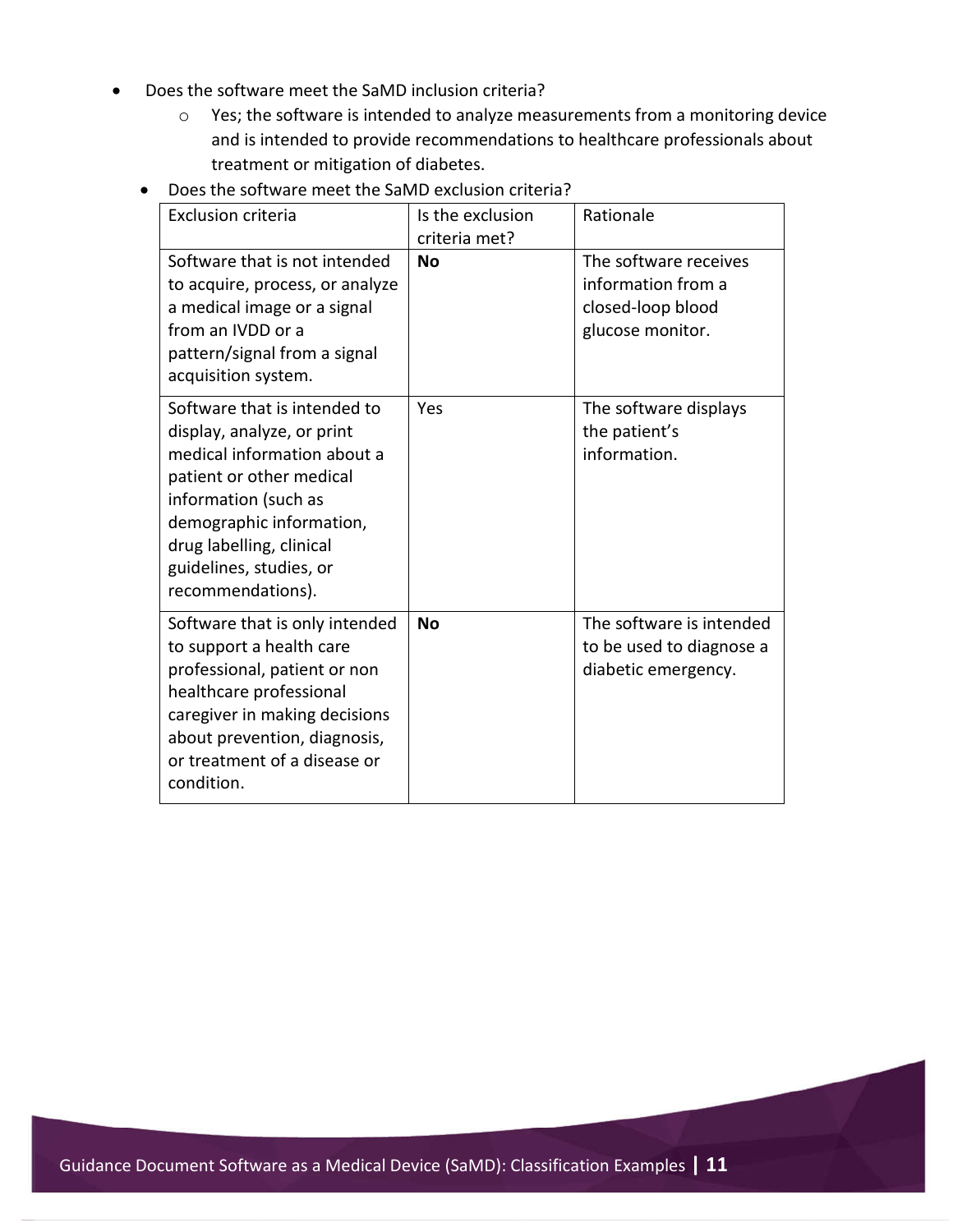| Software that is not intended   | No | The software provides    |
|---------------------------------|----|--------------------------|
| to replace the clinical         |    | patient-specific         |
| judgement of a health care      |    | treatment                |
| professional to make a clinical |    | recommendations that     |
| diagnosis or treatment          |    | would otherwise not be   |
| decision regarding an           |    | available to the health  |
| individual patient.             |    | care professional, and   |
|                                 |    | changes the way the      |
|                                 |    | health care professional |
|                                 |    | would render a diagnosis |
|                                 |    | of diabetic emergency or |
|                                 |    | make a treatment         |
|                                 |    | decision.                |
|                                 |    |                          |

- What is the significance of the information provided by the SaMD to the healthcare decision?
	- $\circ$  The information provided by the SaMD is intended to be used to diagnose a diabetic emergency and make treatment decisions. Therefore, the software is treating and diagnosing.
- What is the state of the healthcare situation or condition that the SaMD is intended for?
	- o An accurate diagnosis of diabetic emergency is vital to avoid death, long-term disability or other serious deterioration of health of a patient. Therefore, the software is intended for a critical situation.
- What is the classification assessment per Table 2?

| State of healthcare<br>situation or<br>condition | Significance of information provided by SaMD to healthcare<br>decision |              |         |
|--------------------------------------------------|------------------------------------------------------------------------|--------------|---------|
|                                                  | Treat or diagnose                                                      | <b>Drive</b> | Inform  |
| Critical                                         | Ш                                                                      | Ш            | I or II |
| <b>Serious</b>                                   | II or III                                                              | II or III    | I or II |
| Non-serious                                      | l or II                                                                | l or II      | l or II |

**Conclusion:** An erroneous result would lead to immediate danger. **Therefore, Class III is appropriate.** Refer to section 2.3.2 of the Guidance Document - Software as a Medical Device (SaMD): Definition and Classification (https://www.canada.ca/en/healthcanada/services/drugs-health-products/medical-devices/applicationinformation/guidance-documents/software-medical-device-guidance/document.html) for additional information regarding the interpretation of "immediate danger."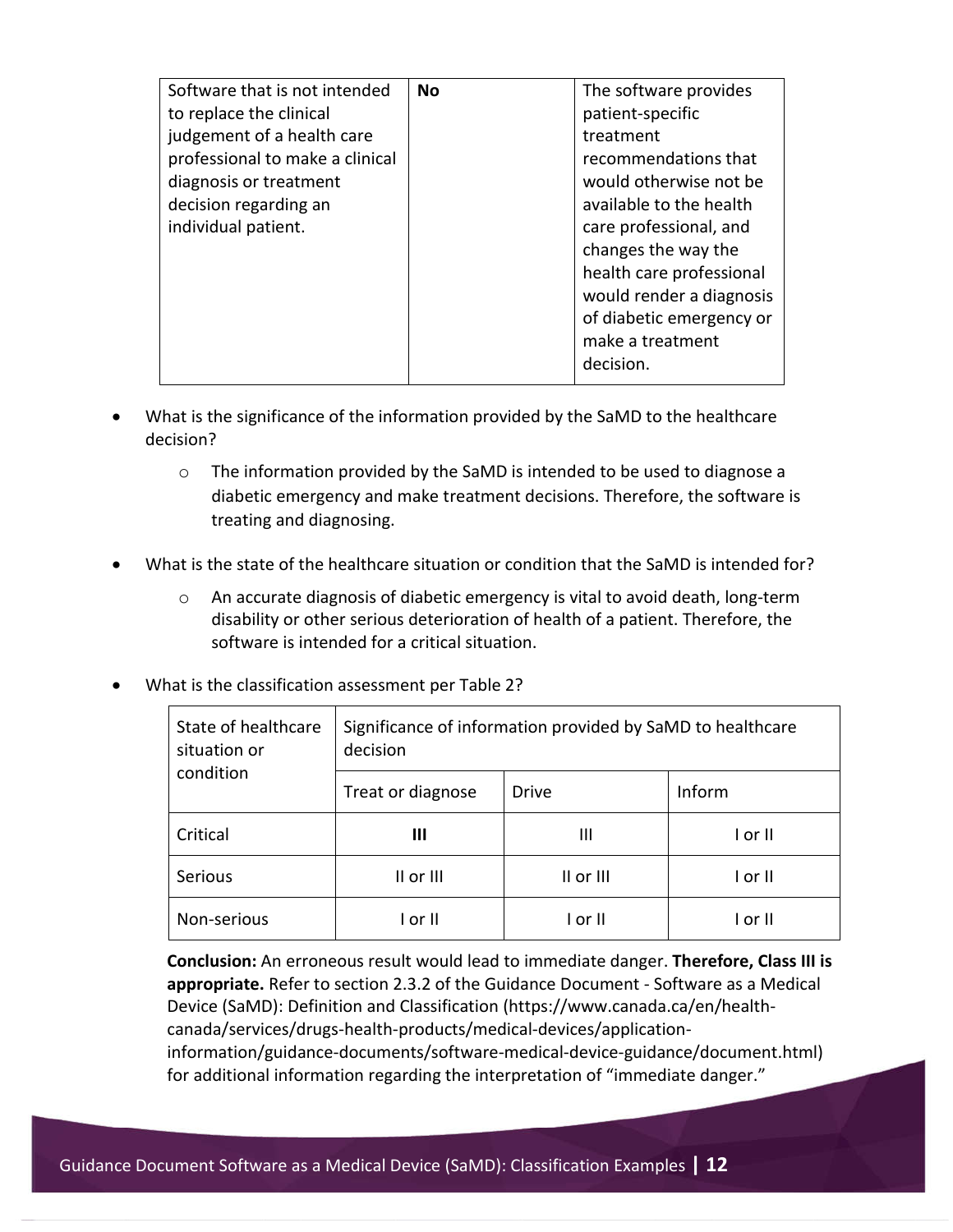## 4. Additional Examples

#### 4.1 Non-IVDD SaMD

#### 4.1.1 Examples of Class I non-IVDD SaMD

 Software that is intended for use in rehabilitation and active range of motion assessment. This software analyzes images from cameras to generate objective measurements of joint mobility and posture. The data generated by the software is intended to function as a clinical aid in the assessment and rehabilitation of joint dysfunction and posture imbalance.

#### 4.1.2 Examples of Class II non-IVDD SaMD

- Software that acquires patient data, such as blood pressure, heart rate, and weight from connected medical devices and displays them to a healthcare professional for remote patient monitoring. The software provides real-time feedback based on measured signals and generate alerts for the clinician if the signals are outside an established range.
- Software that manipulates or analyzes images and other data obtained from a radiation emitting imaging device (e.g., computed tomography, bone densitometer) to create threedimensional models of the region intended to be used in planning orthopedic/dental surgical treatments with a device.
- Software intended for health care professionals that uses an algorithm to analyze patient information, such as blood pressure, heart rate, weight, and age to determine which treatment plan is likely to be most effective in treating the patient's condition. These patient-specific treatment recommendations would otherwise not be available to the health care professional. The healthcare professional cannot independently review the calculations made by the algorithm.
- Software that analyzes previously recorded physiological signals from adult patients to stage sleep, detect arousals, and measure snoring. This allows a physician to assess sleep quality to identify patients with obstructive sleep apnea.
- Software that leverages the use of a smartphone otoscope attachment and the smartphone camera to perform an ear exam by capturing a video of the inside of a child's ear to support a clinical diagnosis. The software serves as the interface that launches the camera, controls the acquisition of an image, performs storage and sharing functions, and may or may not have analytical functionality.
- Mobile app intended for people with tinnitus and a compatible hearing aid. The app is intended to be used as a sound therapy tool in a tinnitus treatment program that is prescribed by a hearing healthcare professional.
- Software that calculates percent breast density from the same digital mammograms that radiologists view in breast screening exams to aid in the assessment of breast tissue composition. The software is intended for the evaluation of individual breast cancer risk and to aid in making decisions about any additional screening modalities that might be beneficial for further assessments.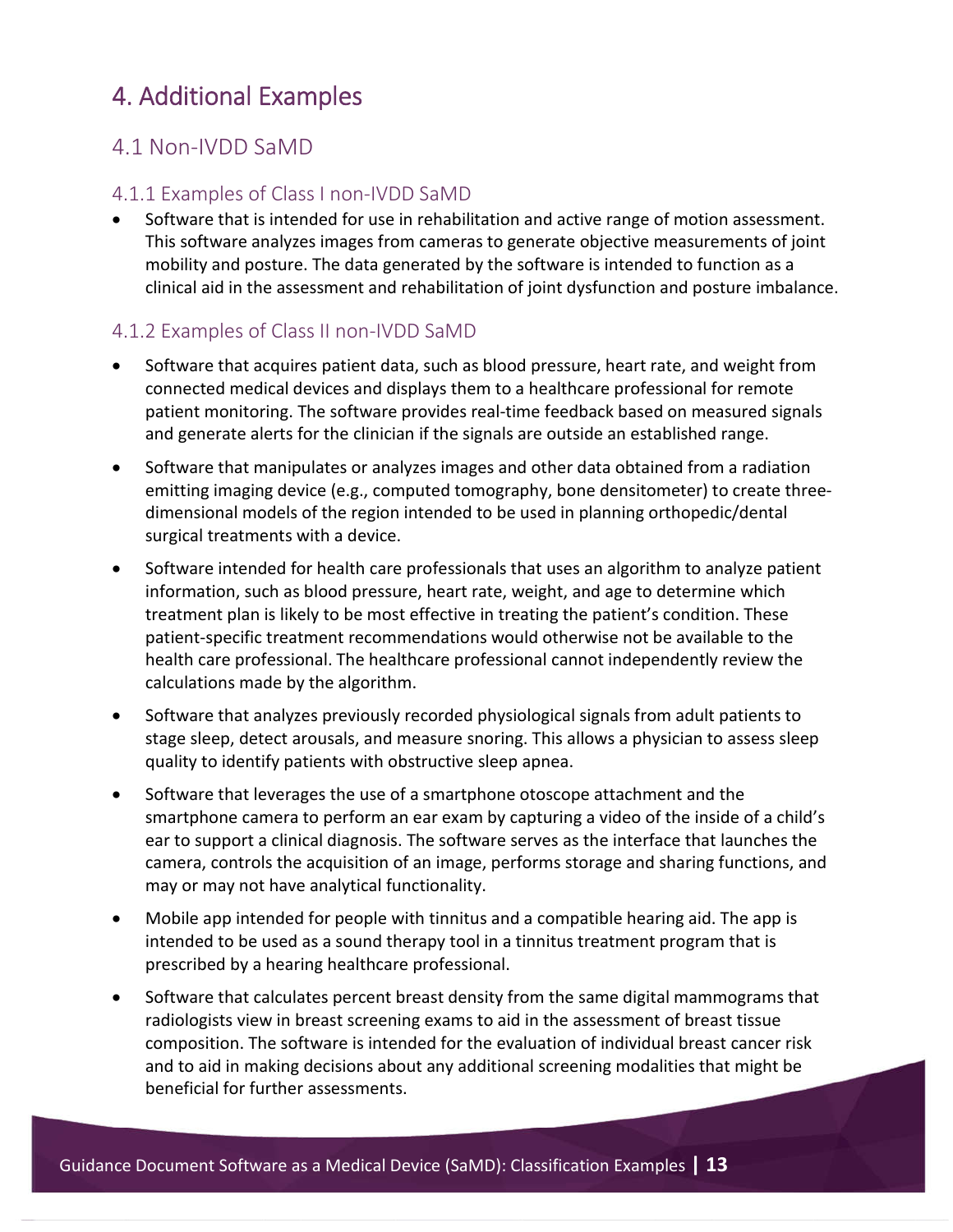- Breast imaging software intended for use with a digital mammography system. The software displays images from multiple modalities, including X-ray, ultrasound and magnetic resonance imaging. The software allows selection, display, manipulation, quantification (i.e. measurements such as area and distance within a region of interest), annotation, printing, and Digital Imaging and Communications in Medicine (DICOM) image transfer. Following review of the images by a primary radiologist, the software analyzes digital mammography images and identify regions of interest, such as microcalcification clusters and density masses, which may warrant further review.
- Mobile app that acts as a digital scoliometer to diagnose scoliosis and monitor disease progression. The software leverages information from a cell phone accelerometer and scales up the measurements.
- Software that uses artificial intelligence to tailor mental health treatment plans, including medication dosing, based on patient-derived signals. The software also calculates the probability of remission for a given treatment plan. The software is intended for use in the clinician's office during a routine appointment.
	- o Note: if the software was intended for use in-hospital for patients experiencing an acute psychiatric event, the healthcare condition would be considered to be critical and the software would be Class III SaMD.

#### 4.1.3 Examples of Class III non-IVDD SaMD

- Software that performs diagnostic image analysis for making treatment decisions in patients with acute stroke. This analysis is performed by the software and returns a stroke score metric to the healthcare provider.
- Software that receives information from an implantable device and allows the user to monitor their condition. The software sends alerts to a healthcare professional if the readings indicate that immediate intervention is needed. Erroneous readings or a missed alert could lead to death, long-term disability, or other serious deterioration of health of an individual patient.
- Radiation treatment planning software that accepts patient images, allows for a healthcare professional to identify and delineate tumours, healthy tissues, and critical organs, calculates a complex plan for how the therapy system will deliver radiation, and then serves as input for medical linear accelerators in the treatment of cancer.

#### 4.2 IVDD SaMD

Note: Refer to section 2.3.3 of the Guidance Document - Software as a Medical Device (SaMD): Definition and Classification (https://www.canada.ca/en/health-canada/services/drugs-healthproducts/medical-devices/application-information/guidance-documents/software-medicaldevice-guidance/document.html) as well as the Guidance Document: Guidance for the Riskbased Classification System for In Vitro Diagnostic Devices (IVDDs) (https://www.canada.ca/en/health-canada/services/drugs-health-products/medical-

devices/application-information/guidance-documents/guidance-document-guidance-riskbased-classification-system-vitro.html) for additional guidance.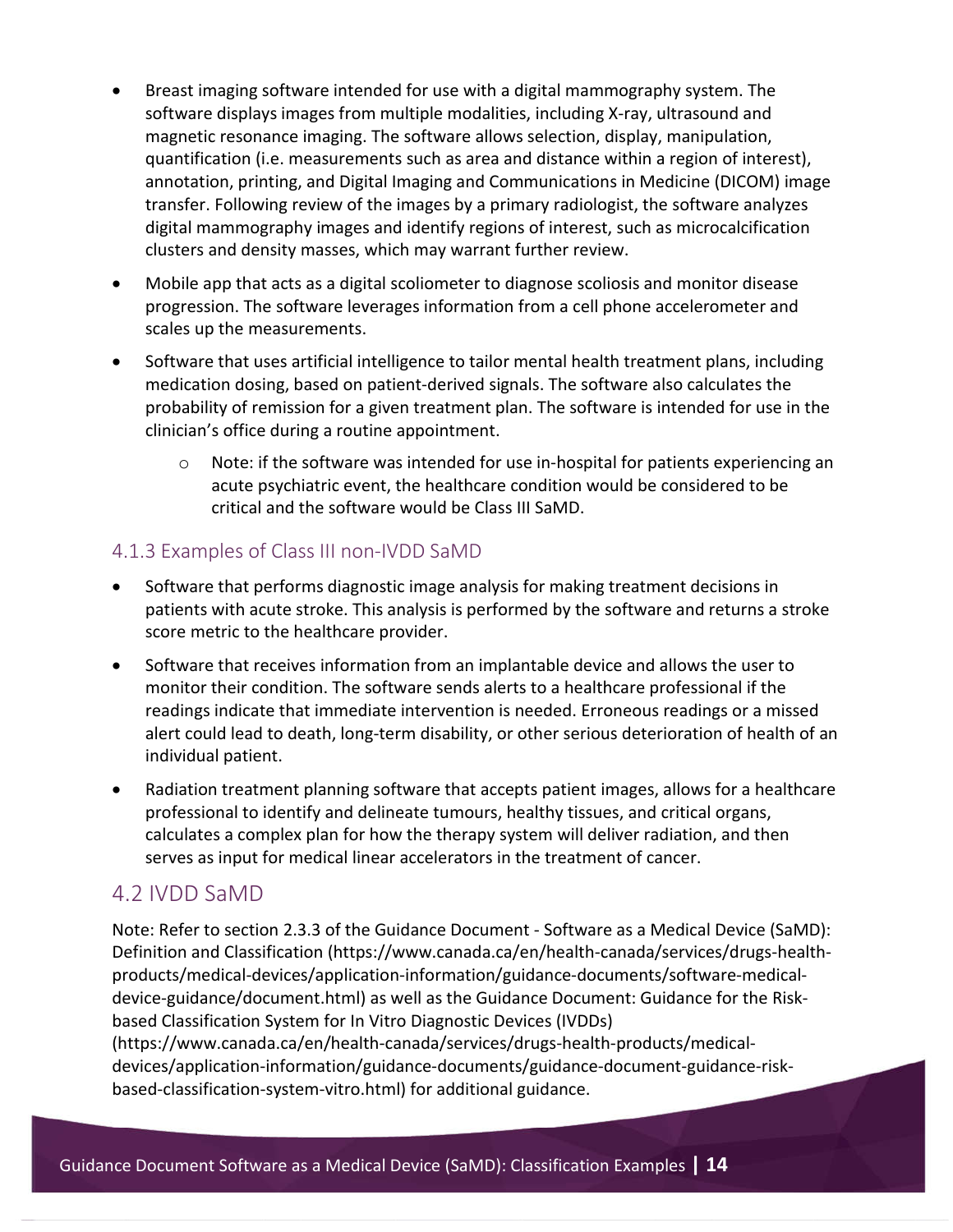#### 4.2.1 Examples of Class III IVDD SaMD

- A software app that reads near-patient, in vitro diagnostic device Class III urinalysis test strips intended for screening urinary tract infections. The user takes a picture of the dipstick from a smartphone camera which is then processed by an image processing algorithm. The app analyzes the color of strips and reports the results of the different analytes tested. Since the software is intended to be used with a Class III near-patient in vitro diagnostic device, the software is a Class III device per Rule 7, Schedule 1, Part 2 of the Medical Devices Regulations.
	- o **Note**: if the software was intended to be used in a laboratory setting to analyze Class II patient urinalysis test strips, the software would be Class II per Rule 7.
- A prenatal screening software application intended for use in clinical laboratories to analyze diagnostic assays and aid in estimating the risk of congenital abnormalities such as Down's Syndrome, Edward's Syndrome, Patau's syndrome and open Spina Bifida. Users include qualified laboratory technicians and senior laboratory personnel.
- Qualitative software intended for high resolution identification of Human Leukocyte Antigen (HLA) alleles by means of sequencing-based typing using data generated by Next Generation Sequencing to inform clinical management. This software is intended to be used for transplantation purposes and in silico diagnostic use by professional health care personnel, such as laboratory technicians and physicians, trained in HLA-typing and Deoxyribonucleic Acid (DNA) sequencing in diagnostic laboratories.

#### 4.3 Software that is not subject to the Regulations

It is Health Canada's current position that the software examples below do not meet the definition of a device as outlined in the *Food and Drugs Act* and therefore, are not subject to the *Medical Devices Regulations*:

 Software that provides patients with simple tools to organize and track their health information. These apps do not provide alerts or recommendations to alter or change a previously prescribed treatment or therapy.

Examples include: apps that provide simple tools for patients with specific conditions or chronic diseases (e.g., obesity, anorexia, arthritis, diabetes, heart disease) to log, track, or trend their events or measurements (e.g., blood pressure measurements, drug intake times, diet, daily routine or emotional state) and share this information with their health care provider as part of a management plan.

 Electronic Health Record (EHR) - An application software program, and/or algorithms used as or in an information system to electronically receive, collect, store, manage, display, output, and distribute data, within or between healthcare facilities, to support the electronic registration and documentation of patient clinical data. It typically enables healthcare providers to review and update patient medical records, place orders (e.g., for medications, procedures, tests), and sometimes view multimedia data from many specialties.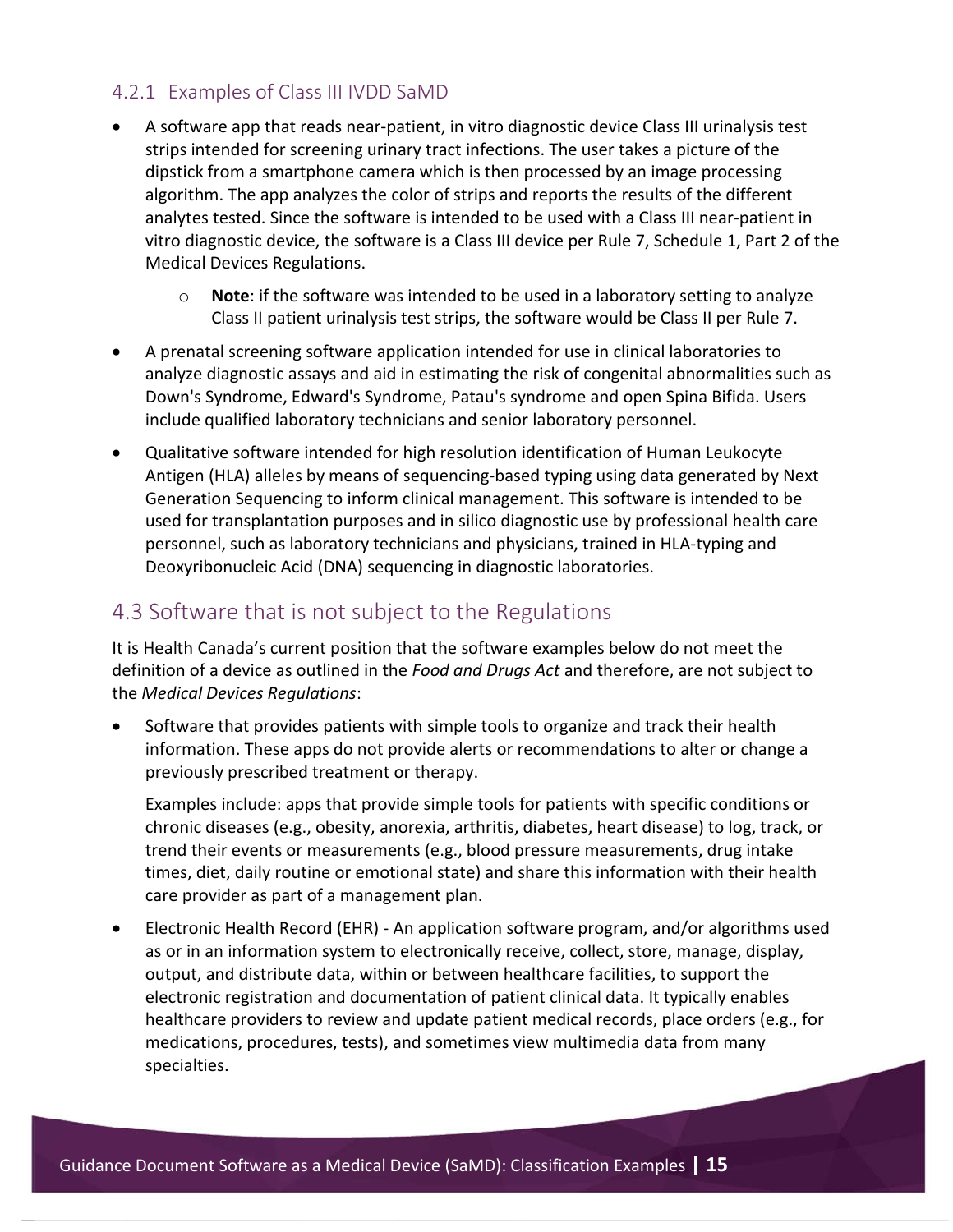- o **Note**: software modules within EHRs that meet the definition of a medical device are subject to regulatory oversight.
- Software that meet the definition of Medical Device Data Systems (MDDS). These are software that are intended to transfer, store, convert format, and display medical device data, without controlling or altering the functions or parameters of any connected medical device. These software include those that are used as a secondary display to a regulated medical device when these applications are not intended to provide primary diagnosis, treatment decisions, or to be used in connection with active patient monitoring.
- Chat-based triage software intended to guide users to the most appropriate form of help based on their medical symptoms. The chat-based triage software outcomes are intended to indicate to a user the next best step to take when seeking further health care, and to provide safe and appropriate clinician-vetted advice where appropriate. Triage advice outcomes include self-care, pharmacy, primary care, dental, ophthalmic, sexual health and emergent care advice outcomes.
- Software intended to be used as an annotation tool for the production of diagnostic and prognostic reports of clinical electroencephalogram (EEG) studies, based on a user's traditional visual interpretation of EEG. It is intended to standardize and structure reporting of clinical EEG according to an international academic standard. The software is also intended to reduce the workload of the reporting doctor by automatically importing minimal pieces of information from an external EEG system.
- Software that incorporates a risk calculator based on well-established, publicly available models to generate a score for obese individuals at risk of developing heart disease. This includes software applications intended to provide a convenient way for clinicians to perform various simple medical calculations routinely used in clinical practice. This software is tailored for clinical use, but retains functionality that is similar to simple general purpose tools such as paper charts, spread sheets, timers or generic mathematical calculators.
- Software that provides supplemental care by coaching or educating patients to help them manage their health. This includes software that complements professional clinical care by facilitating behavioral change or coaching patients with specific diseases or conditions in their daily environment.

Examples include software that coaches patients with conditions such as cardiovascular disease, hypertension, diabetes or obesity, and promotes strategies for maintaining a healthy weight, getting optimal nutrition, exercising and staying fit, managing salt intake, or adhering to pre-determined medication dosing schedules by simple prompting.

 Software that serves as a medical image storage device by providing electronic storage and retrieval functions for medical devices or software that serves as a medical image communication device by providing electronic transfer of medical image data between medical devices.